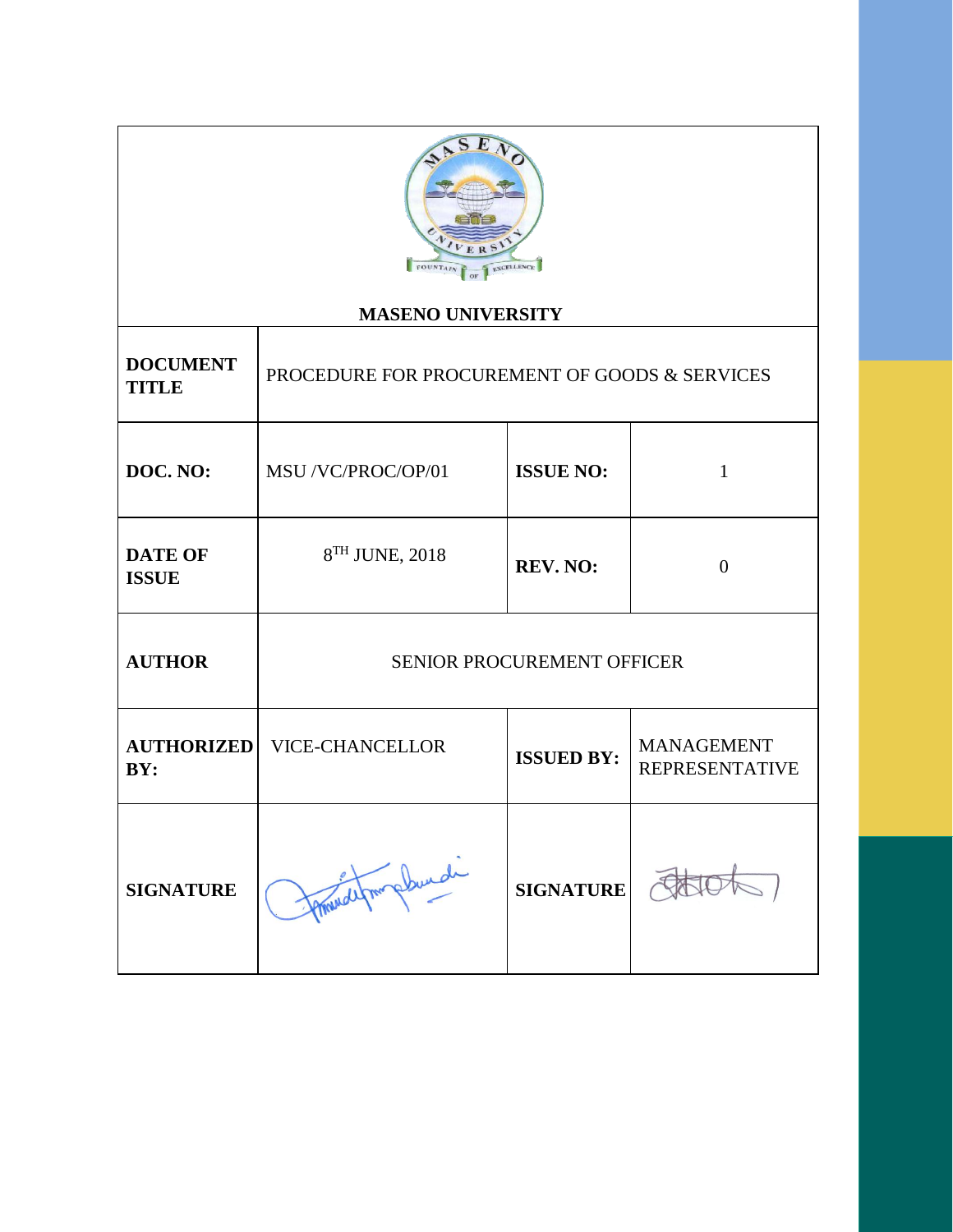| <b>DOCUMENT</b> | PROCEDURE FOR PROCUREMENT OF GOODS AND<br><b>SERVICES</b> |                  |  |
|-----------------|-----------------------------------------------------------|------------------|--|
| DOC. NO:        | MSU/VC/PROC/OP/01                                         | <b>ISSUE NO:</b> |  |
| <b>DATE OF</b>  | $8TH$ JUNE, 2018                                          |                  |  |
| <b>ISSUE</b>    |                                                           | <b>REV. NO:</b>  |  |

## **0.1 DOCUMENT CHANGES**

| #              | <b>Date</b>                         |                | <b>Details of Change</b>                                                                                                                                   | <b>Authorization</b> |
|----------------|-------------------------------------|----------------|------------------------------------------------------------------------------------------------------------------------------------------------------------|----------------------|
|                | $(dd\text{-}\mathrm{mm\text{-}yy})$ | Page           | Clause/sub clause                                                                                                                                          | Title                |
| $\mathbf{1}$   | 08/06/2018                          | $\mathbf{1}$   | Inclusion of title, author, issuance by MR,<br>authorization by the VC and Change of<br>document number from<br>MSU/AFD/PROC/OP/21 to<br>MSU/VC/PROC/OP/01 | <b>VC</b>            |
| $\overline{2}$ | 08/06/2018                          | $\overline{2}$ | Inclusion of page and title in the table                                                                                                                   | <b>VC</b>            |
| 3              | 08/06/2018                          | 3              | Omission of title hence purpose becomes<br>clause 1.                                                                                                       | <b>VC</b>            |
| $\overline{4}$ | 08/06/2018                          | 3              | 3.1 and 3.8. Reference to ISO 9001:2015 and<br>MSU/VC/MR/OP/01 respectively.                                                                               | VC                   |
| 5              | 08/06/2018                          | 3              | 4.2 Addition of SPO and numbering.                                                                                                                         | <b>VC</b>            |
| 6              | 08/06/2018                          | 3,4            | 5. Numbering of the sub clauses                                                                                                                            | <b>VC</b>            |
| 7              | 08/06/2018                          | $2-9$          | 1-6 rearrangement of the clauses as a result of<br>omission of title that was previously clause 1.                                                         | <b>VC</b>            |
| 8              | 08/06/2018                          | All            | Change of font type and size.                                                                                                                              | <b>VC</b>            |

# **0.2 DOCUMENT DISTRIBUTION**

Documents shall be available in the University website for authorized users.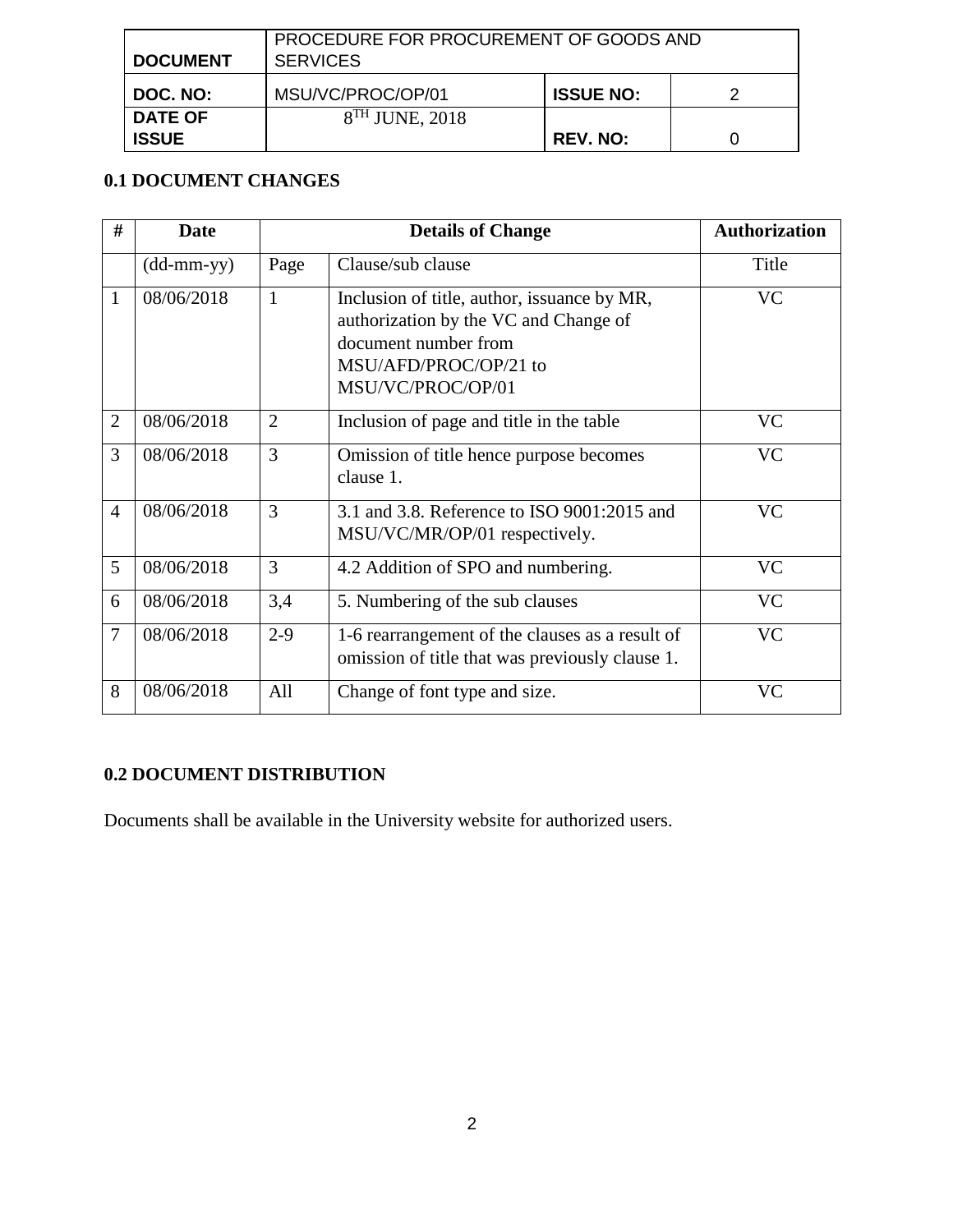| <b>DOCUMENT</b> | PROCEDURE FOR PROCUREMENT OF GOODS AND<br><b>SERVICES</b> |                  |  |
|-----------------|-----------------------------------------------------------|------------------|--|
| DOC. NO:        | MSU/VC/PROC/OP/01                                         | <b>ISSUE NO:</b> |  |
| <b>DATE OF</b>  | $8TH$ JUNE, 2018                                          |                  |  |
| <b>ISSUE</b>    |                                                           | <b>REV. NO:</b>  |  |

## **1. PURPOSE:**

To enable the University to aggregate requirements into large contracts, gain economies of scale and avoid emergency procurement where possible.

To enable the University to spread the procurement workload according their resources and also undertake Joint Procurements when they are purchasing similar items.

## **2. SCOPE:**

This procedure covers the Procurement of all Goods, Services and Works required by the University annually.

### **3. REFERENCE:**

- 3.1 ISO 9001: 2015 Quality Management System-Requirements
- 3.2 Maseno University Quality manual
- 3.3 Public Procurement Manuals.
- 3.4 Public Procurement and Disposal Act, 2015.
- 3.5 Public Procurement Regulation 2006
- 3.6 Maseno University Statues
- 3.7 Legal Notice No.106 and 114
- 3.8 MSU/VC/MR/OP/01

## **4.0 TERMS (DEFINITIONS)/ABBREVIATION:**

- 4.1 **VC** Vice-Chancellor (Chief Executive)
- 4.2 **MB** Management Board
- 4.3 **SPO** Senior Procurement Officer.
- 4.4 **PO -** Procurement officer
- 4.5 **FO -** Finance Officer.
- 4.6 **DFO -** Deputy Finance Officer.
- 4.7 **SC** Stores Controller
- 4.8 **SRN-** Stores Requisition Note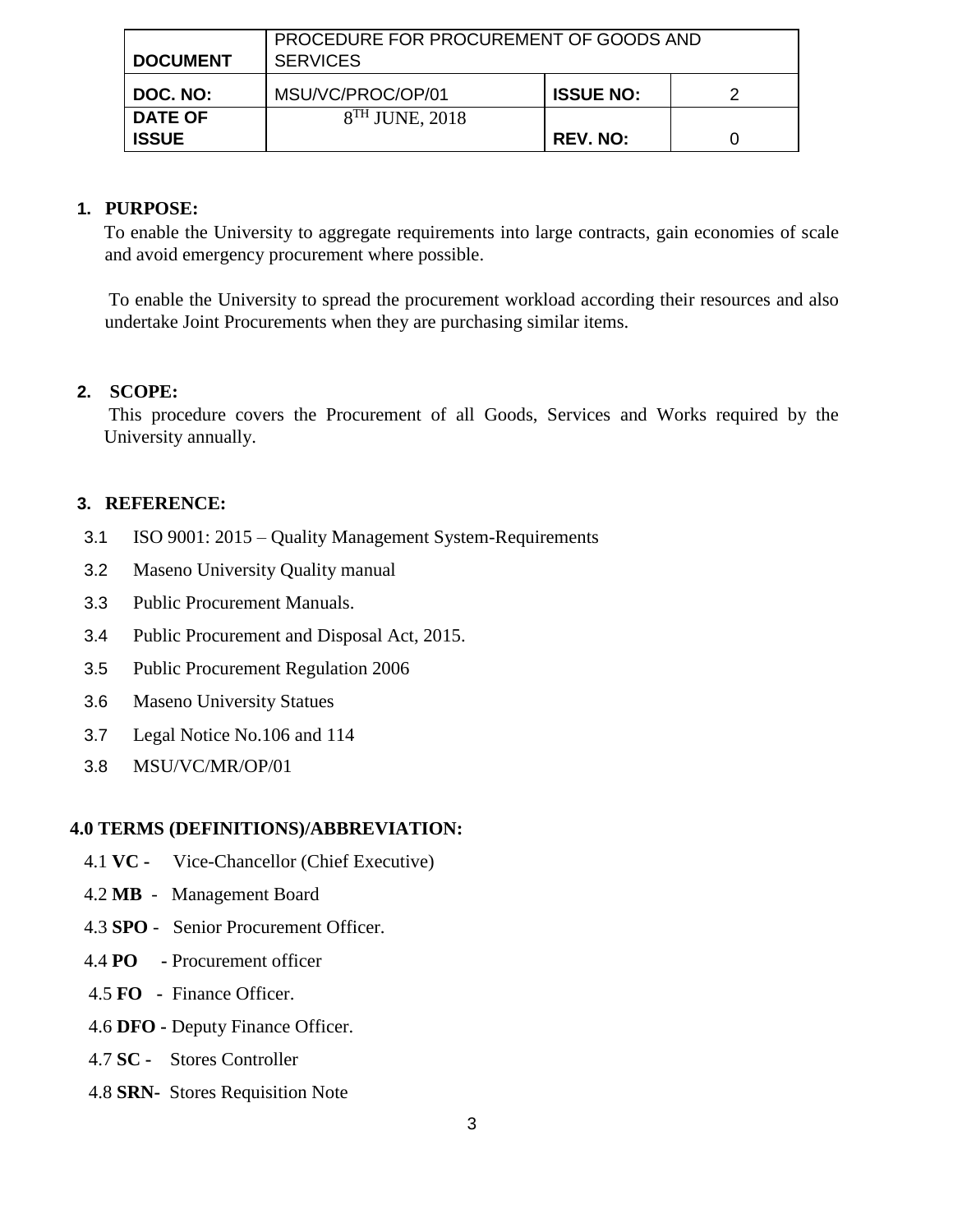| <b>DOCUMENT</b> | PROCEDURE FOR PROCUREMENT OF GOODS AND<br><b>SERVICES</b> |                  |   |
|-----------------|-----------------------------------------------------------|------------------|---|
| DOC. NO:        | MSU/VC/PROC/OP/01                                         | <b>ISSUE NO:</b> | っ |
| <b>DATE OF</b>  | $8TH$ JUNE, 2018                                          |                  |   |
| <b>ISSUE</b>    |                                                           | <b>REV. NO:</b>  |   |

- 4.9 **PRN** –Purchase Requisition Note
- 4.10 **GRN** Goods Received Note
- 4.11**STORE KEEPER -** The Person In-Charge of the Storehouse.
- 4.12**STOCK RECORDS** Refers to Bin, Stock Sheets and Stock Ledgers.
- 4.13 **PRINCIPAL STOCK TAKER** Individual in charge of stock taking in each unit.
- 4.14 **STOCK TAKING COORDINATORS –** Team of individuals in charge of stock taking exercise.
- 4.15 **TOC** Tender Opening Committee
- 4.16 **TEC**: Tender Evaluation Committee
- 4.17 **IAC**: Inspection and Acceptance Committee
- 4.18 **STOCK TAKERS -** Officers assigned to carry out checking and verifying of stocks.
- 4.19 **BOARD OF SURVEY** Body convened to check and issue recommendations on the items to be disposed of.
- 4.20 **DVC, AFD** Deputy Vice Chancellor, Administration, Finance & Development.

### **5.0 RESPONSIBILITIES:**

The Senior Procurement Officer shall be responsible for the implementation and effective supervision of these Procedures.

#### **6.0 METHODS:**

## **6.1 Formulation of Aggregated Annual Procurement Plan.**

- 6.1.1 The S.P.O shall request in writing the various departments to submit their APP
- 6.1.2 The S.P.O shall receive departmental APP'S in a define template before the Following financial Year commences**.**
- 6.1.3 The S.P.O shall review the APP'S and ensures that they agree with approved Departmental budgets.
- 6.1.4 The S.P.O shall formulate the aggregated APP
- 6.1.5 The SPO shall ensure the app is approved by the principal and authorized by the Council.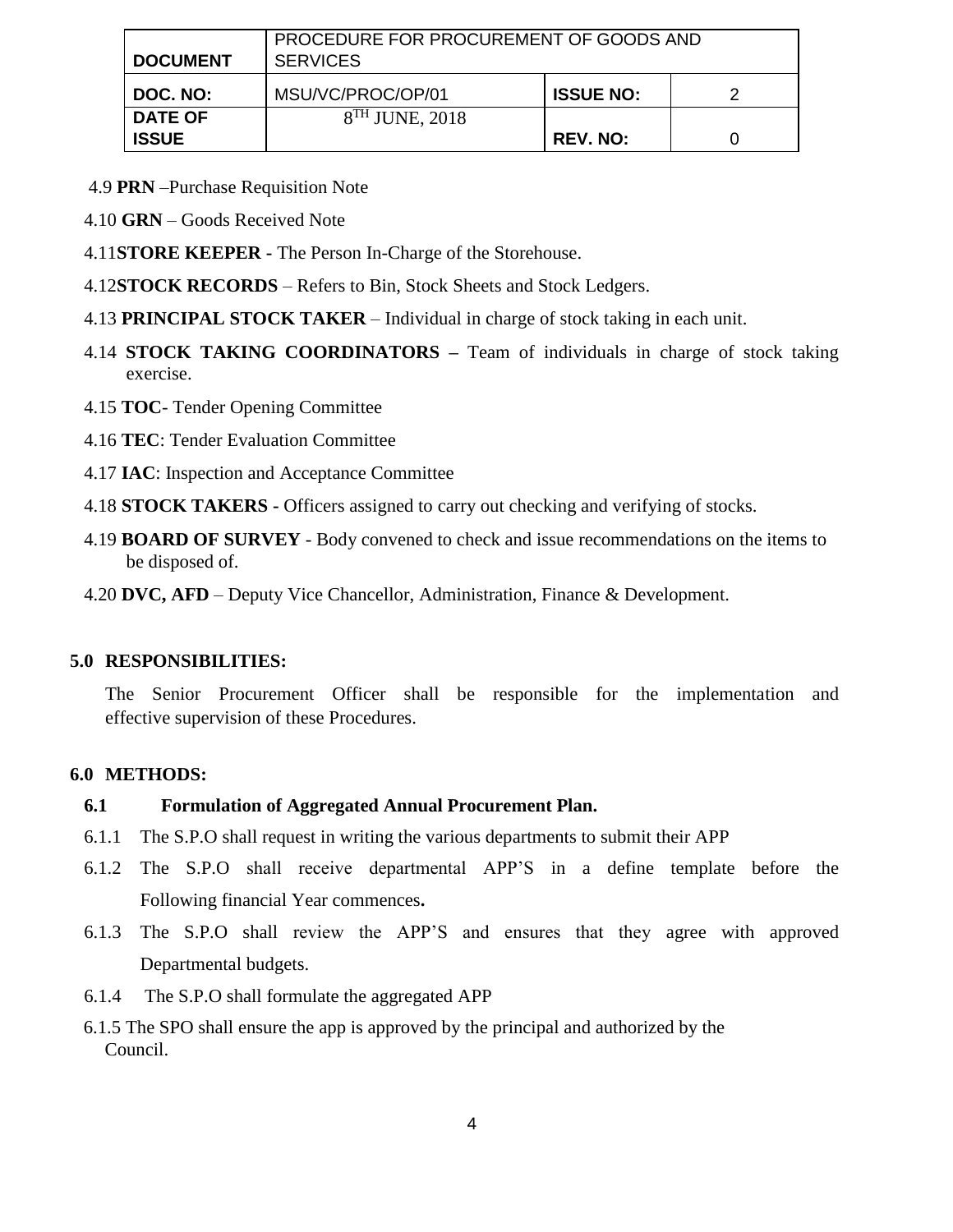| <b>I DOCUMENT</b> | PROCEDURE FOR PROCUREMENT OF GOODS AND<br><b>SERVICES</b> |                  |  |
|-------------------|-----------------------------------------------------------|------------------|--|
| I DOC. NO:        | MSU/VC/PROC/OP/01                                         | <b>ISSUE NO:</b> |  |
| <b>DATE OF</b>    | $8TH$ JUNE, 2018                                          |                  |  |
| <b>ISSUE</b>      |                                                           | <b>REV. NO:</b>  |  |

#### **6.2 Registration of Suppliers**

The SPO shall maintain and continually update lists of registered suppliers, Contractors and consultants in various specific categories of goods, works or Services according to its Procurement needs.

#### **6.3 Prequalification of Suppliers.**

- 6.3.1 The S.P.O shall prepare the tender document and ensure it is advertised in at least
- 6.3.2 The SPO shall prepare evaluation criteria in consultation with the users
- 6.3.3 The RC shall receive payment for the tender document and issue a receipt.
- 6.3.4 The SPO shall issue tender documents on confirming payments and record the supplier's details in the Tender sale register.
- 6.3.5 The SPO shall ensure the tender box is closed on expiry of the deadline.
- 6.3.6 The principal shall constitute the tender opening committee consultation with the SPO
- 6.3.7 The principal shall appoint the technical evaluation committee in consultation with the SPO
- 6.3.8 The SPO shall forward recommendation of the technical evaluation committee to the Accounting Officer.
- 6.3.9 The Accounting Officer shall deliberate on recommendation from the technical evaluation committee and approve the List of prequalified suppliers.
- 6.3.10 The SPO shall write and send notification letters to both successful and unsuccessful suppliers.
- 6.3.11 The SPO shall maintain a list of prequalified suppliers.

#### **6.4 Notifying the Need for the Purchase of an Item.**

- 6.4.1 The SPO shall receive PRNs from user departments describing the materials needed.
- 6.4.2 The SPO shall ensure that the PRN has been authorized by the responsible Head of Department.
- 6.4.3 The SPO shall ensure that there is evidence of Availability of Funds for the procurement.
- 6.4.4 The SPO shall refer cases where funds are not available to Departmental Head, DFO/FO.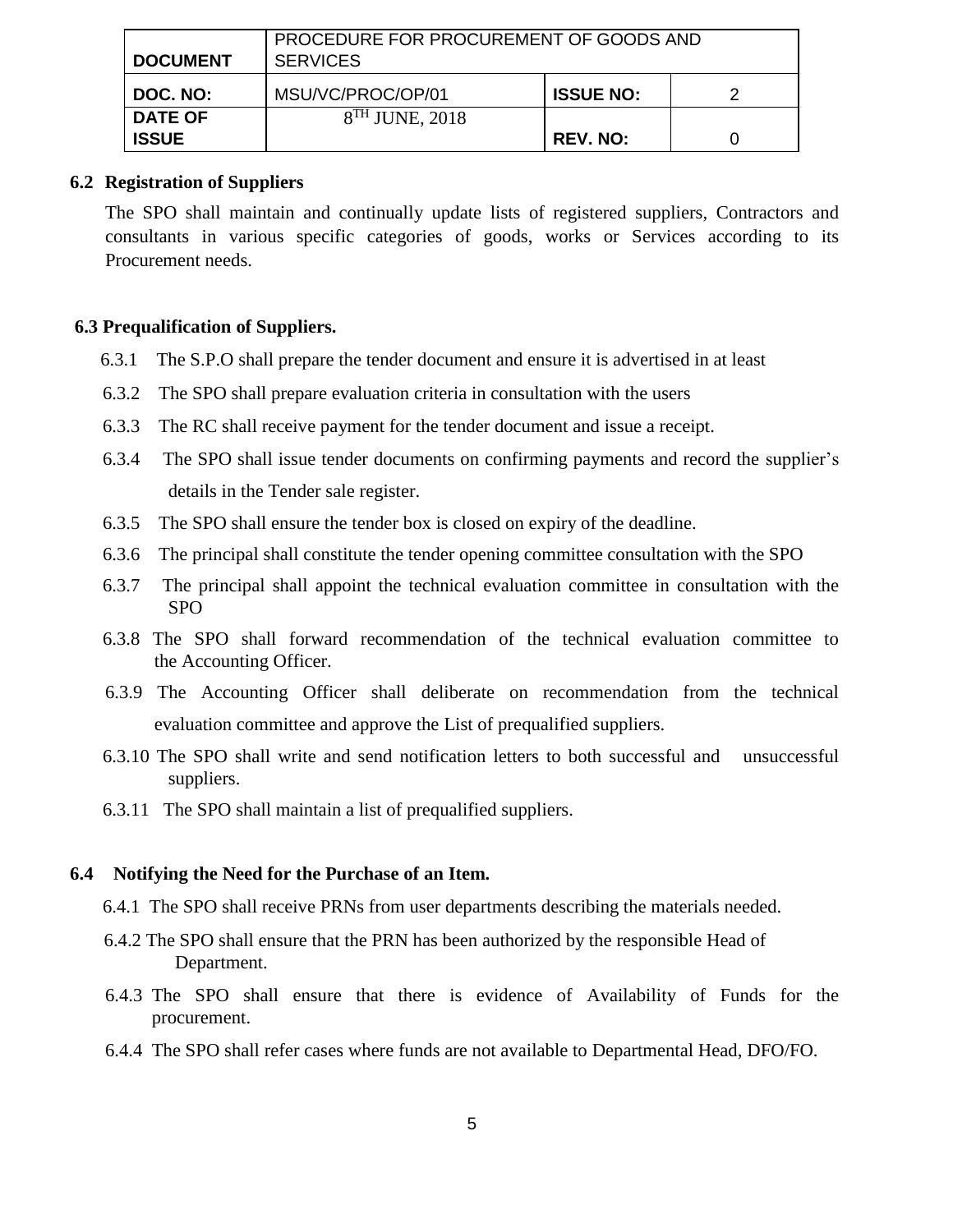| <b>DOCUMENT</b> | PROCEDURE FOR PROCUREMENT OF GOODS AND<br><b>SERVICES</b> |                  |  |
|-----------------|-----------------------------------------------------------|------------------|--|
| DOC. NO:        | MSU/VC/PROC/OP/01                                         | <b>ISSUE NO:</b> |  |
| <b>DATE OF</b>  | $8TH$ JUNE, 2018                                          |                  |  |
| <b>ISSUE</b>    |                                                           | <b>REV. NO:</b>  |  |

6.4.5 The FO in consultation with the relevant departments shall make decision of procurement cases from approved procurement plans with little or no funds available.

#### **6.5 Tendering for Supply of Goods and Services.**

- 6.5.1 The SPO shall ensure tenders for over Kshs. 5 million are advertised, issued, received and opened as stipulated in the public procurement regulations.
- 6.5.2 The SPO shall ensure that security and secrecy of all tenders is maintained until they are opened.
- 6.5.3 The S.P.O. shall receive tender samples/literature and secure them to prevent disclosure of candidates' information.
- 6.5.4 The committee opening tenders shall serialize and sign pages of each tender accordingly.
- 6.5.5 Other methods of procurement shall be used below the Kshs. 5 million thresholds.

#### **6.6 Tender Awards:**

- 6.6.1 The S.P.O shall present the Evaluated Tender Reports to Accounting Officer for Award/Rejection.
- 6.6.2 The S.P.O shall present the tender recommendations to the Accounting Officer to make decisions for award taking into account all the information that has been made available by the Evaluation Committee.
- 6.6.3 Awards of tenders by the Accounting Officer shall be final and binding unless successfully appealed against.
- 6.6.4 The Accounting Officer shall notify the candidate submitting tender that his/her tender has been accepted.
- 6.6.5 The University shall enter into a written contract based on tender documents with the successful tenderers.

#### **6.7 Placing Purchase Orders for the Supply of Goods and Services.**

6.7.1 The S.P.O. shall prepare the purchase order in four copies based on PRNs from users.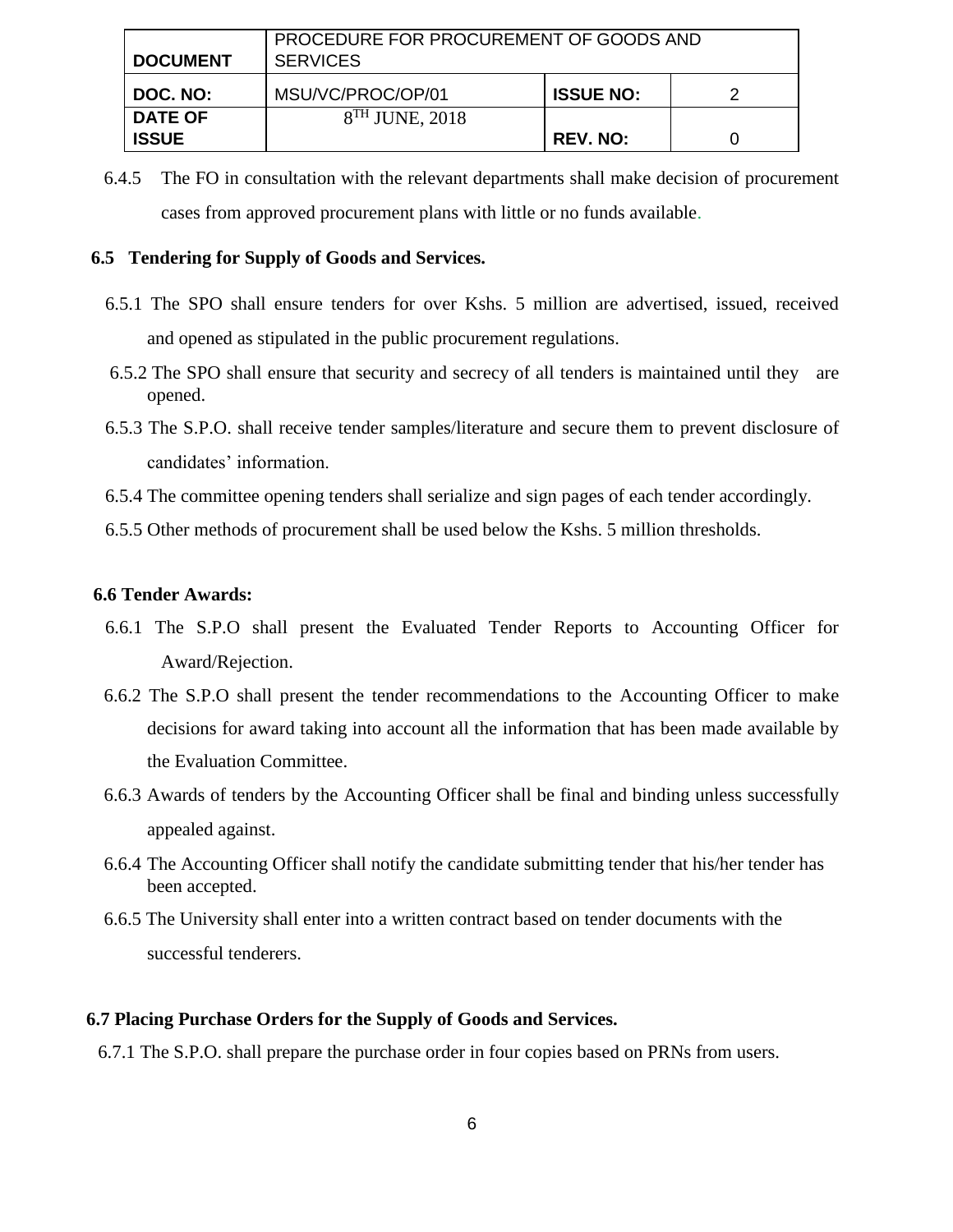| <b>DOCUMENT</b> | PROCEDURE FOR PROCUREMENT OF GOODS AND<br><b>SERVICES</b> |                  |  |
|-----------------|-----------------------------------------------------------|------------------|--|
| DOC. NO:        | MSU/VC/PROC/OP/01                                         | <b>ISSUE NO:</b> |  |
| <b>DATE OF</b>  | $8TH$ JUNE, 2018                                          |                  |  |
| <b>ISSUE</b>    |                                                           | <b>REV. NO:</b>  |  |

- 6.7.2 The S.P.O shall ensure that the acknowledgement copy, which is retained in purchasing Department, is signed by the supplier and returned.
- 6.7.3 The S. P.O. shall ensure that funds for the expenditure have been committed in the vote book.
- 6.7.4 The S.PO shall forward the order for signature by FO before it is issued to the supplier.
- 6.7.5 The S.PO shall issue the authorized order to the supplier and immediately ensure that signed acknowledgement copy is returned by the supplier.
- 6.7.6 The S.PO shall progress the supply of goods ordered within 30 days from the date of the order Issued.

#### **6.8 Servicing Orders Submitted for Offers of Goods and Services.**

- 6.8.1 The SPO shall receive PRNs from user departments describing the materials needed.
- 6.8.2 The SPO shall ensure that the PRN has been authorized accordingly.
- 6.8.3 The SPO shall ensure that there is evidence of Availability of Funds for the procurement.
- 6.8.4 The DFO shall receive cases where funds are not available for urgent procurement and refer to Head of Department/FO where necessary.

#### **6.9 Receipt and Storage of Materials Supplied by Suppliers.**

- 6.9.1 The SPO shall ensure that the copy of the order placed for supply of materials is sent to the store.
- 6.9.2 The Inspection and Acceptance Committee shall ensure that materials are checked and inspected for quality and quantity.
- 6.9.3 If goods are in order, the store keeper in consultation with the Inspection and Acceptance Committee shall write out Goods Received Note and take goods on bin.
- 6.9.4 The Stock Controller shall certify Goods Received Note for payment.
- 6.9.6 The materials which are surplus in user departments shall be returned to a relevant storehouse against Goods Returned Note.
- 6.9.7 They shall then issue an inspection Certificate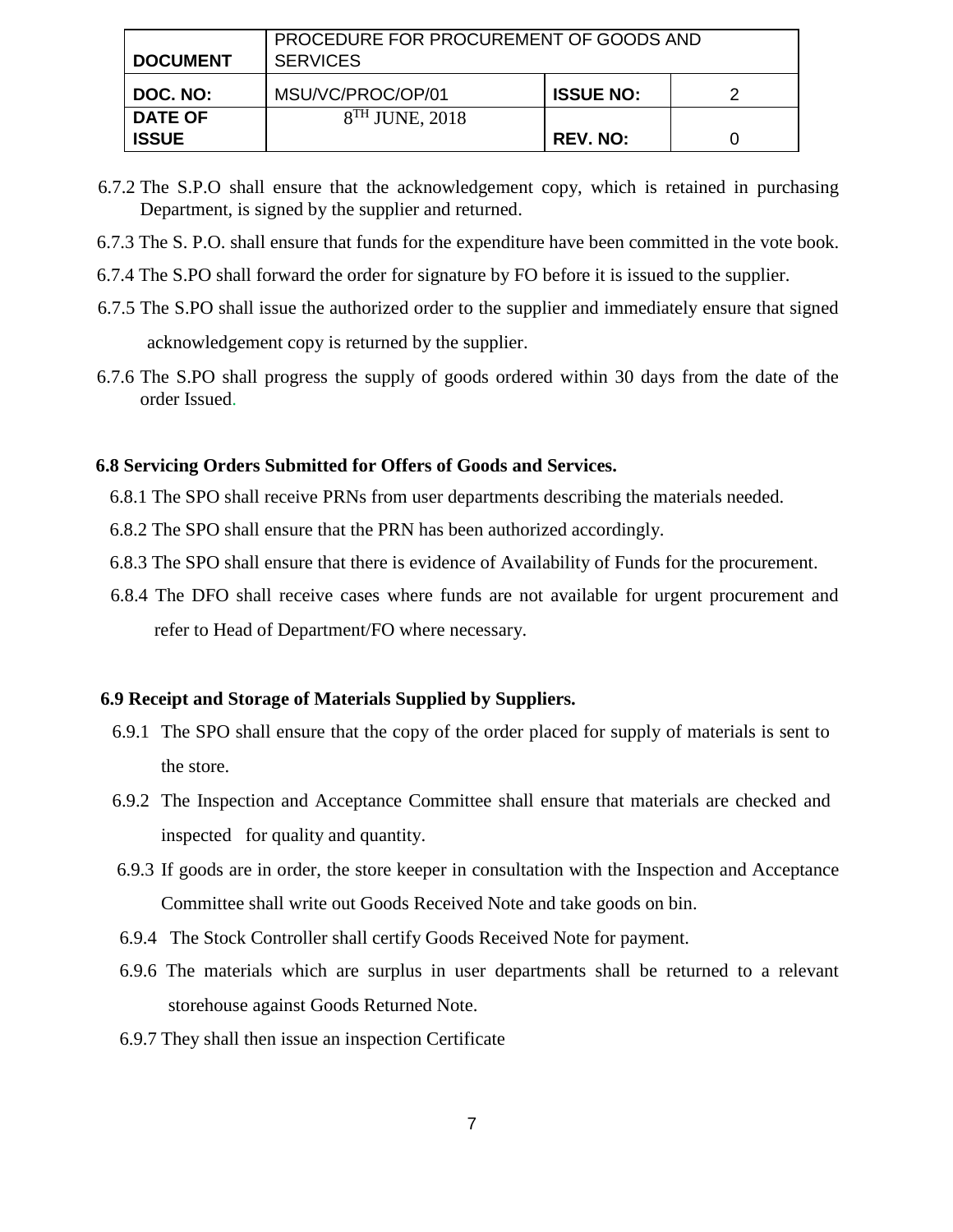| <b>DOCUMENT</b>                | PROCEDURE FOR PROCUREMENT OF GOODS AND<br><b>SERVICES</b> |                  |  |
|--------------------------------|-----------------------------------------------------------|------------------|--|
| DOC. NO:                       | MSU/VC/PROC/OP/01                                         | <b>ISSUE NO:</b> |  |
| <b>DATE OF</b><br><b>ISSUE</b> | $8TH$ JUNE, 2018                                          | <b>REV. NO:</b>  |  |

#### **6.10 Issuing Out Materials to User Departments.**

- 6.10.1 The Store Controller shall receive SRNs from user departments describing the materials needed.
- 6.10.2 The Stores Controller shall ensure that SRNs are duly filled and authorized before processing.
- 6.10.3 The Storekeeper shall issue the requested items or suggest alternatives where the items are not available.

### **6.11 Checking and Verifying Stock.**

- 6.11.1 The Stocktaking coordinators shall prepare stock sheets.
- 6.11.2 The Stocktaking coordinators shall instruct stock takers in their duties.
- 6.11.3 The stock sheets shall be under the control of principle stock taker.
- 6.11.4 The DFO shall refer necessary cases to FO.
- 6.11.5 At the end of stocktaking exercise, the stocktaking coordinator shall ensure that all stock sheets are collected and arranged in classification order.
- 6.11.6 The FO shall approve the stock sheets for adjustment of stock record.
- 6.11.7 DVC, AFD shall approve the write-off of loses of stocks/surcharge.

#### **6.12 Issuing Permanent Stores to the User Departments.**

- 6.12.1 The Storekeeper shall be responsible for correct accounting of all permanent Stores purchased.
- 6.12.2 The section head shall be responsible for the permanent stores issued to the section.
- 6.12.3 The inventory holder shall hand over the permanent stores issued to his/her successor when he/she leaves the University or is transferred.
- 6.12.4 The Stores Controller shall periodically check the permanent stores in the sections against records.

#### **6.13 Notification on the Need for the Disposal of an Item.**

- 6.13.1 The Officer-In-Charge of the section shall identify the items and lists them on the Board of Survey Form.
- 6.13.2 The list shall be forwarded to the VC seeking authority to convene a Board of Survey.